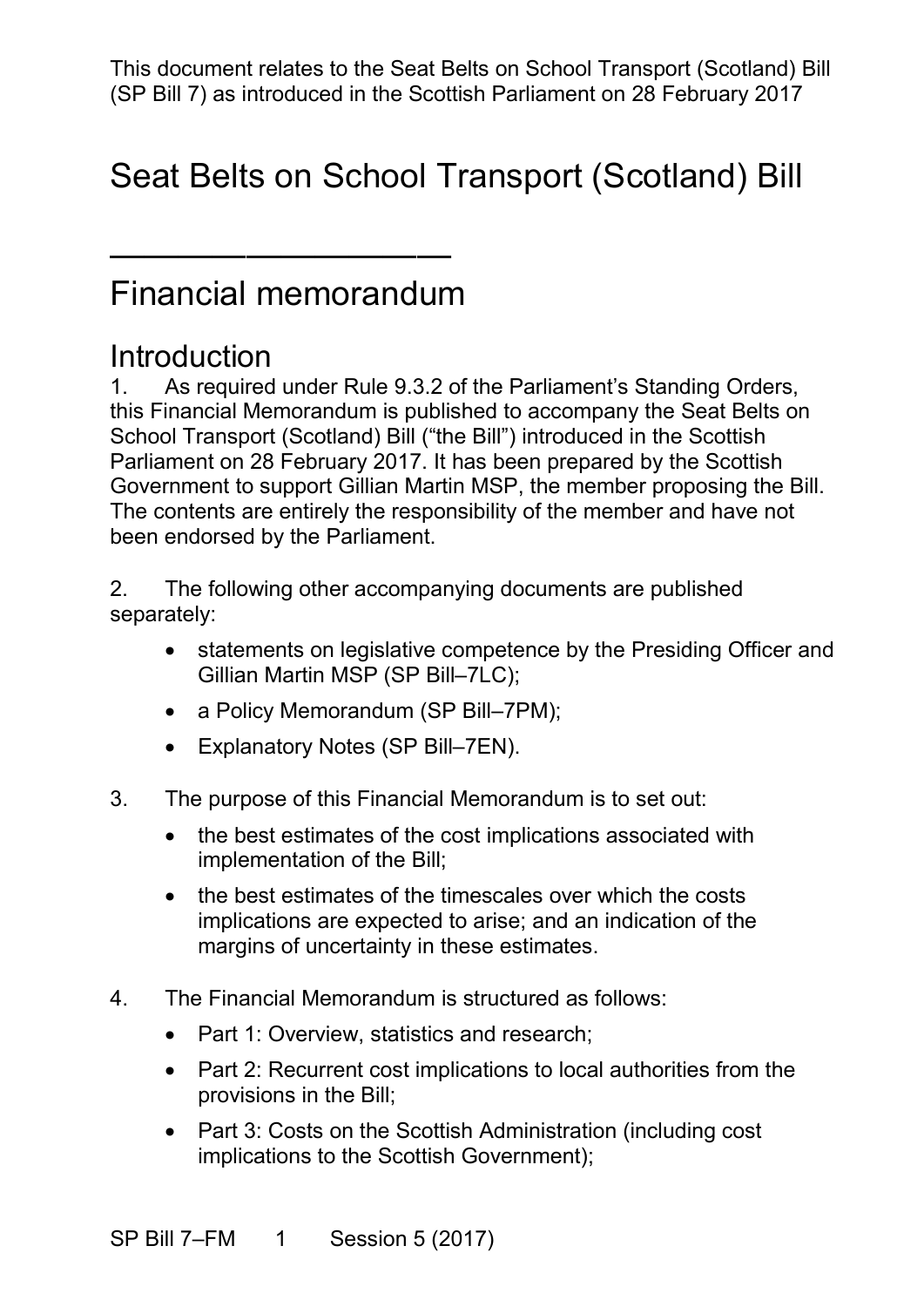• Part 4: Recurrent cost implications to other bodies, individuals and businesses from the provisions in the Bill.

# Part 1: Overview, statistics and research

 the sole purpose of taking pupils to and from schools, usually with agreed pick-up and drop-off points tailored to those pupils. Both vehicles owned by a school authority and those provided under contract with a private bus provision is) come within the scope of the requirement for seat belts 5. The definition of "dedicated school transport" for the purposes of the Bill is restricted to that which is delivered by local authorities, grant-aided schools or independent schools (collectively termed "school authorities") for company (which, in practice, the overwhelming majority of local authority imposed by section 1 of the Bill.

 pupils who are eligible for free provision as they live over a set distance from their school (as determined under section 51 of the Education (Scotland) Act 1980) but they can also offer any remaining seats to other non-eligible pupils for free or at a discounted rate. The Bill does not cover registered public bus services available to the fare-paying general public, 6. For local authorities, the school transport provided is principally for which some local authorities use to meet their existing duties under the Education (Scotland) Act 1980 by giving pupils season tickets or paying for individual journeys.

 uniformly for such transport provision (such as a bespoke yellow school be current or ex-service vehicles from the registered bus sector, such as double-deckers designed for urban use, whilst others can be coaches more 7. Unlike in some countries, there is not a specific vehicle model used bus) and so a range of vehicles are used, varying greatly in size, specification, capacity, modernity, all of which impact on cost. Some may commonly associated with long-distance travel.

 authorities but provided through contracts with private sector providers, do not make it possible for cost implications to be calculated using a linear 8. Given that such vehicles are, in the main, not owned by local there are a range of commercial influences which must be considered and formula simply involving a unit cost per bus multiplied by the number of vehicles provided.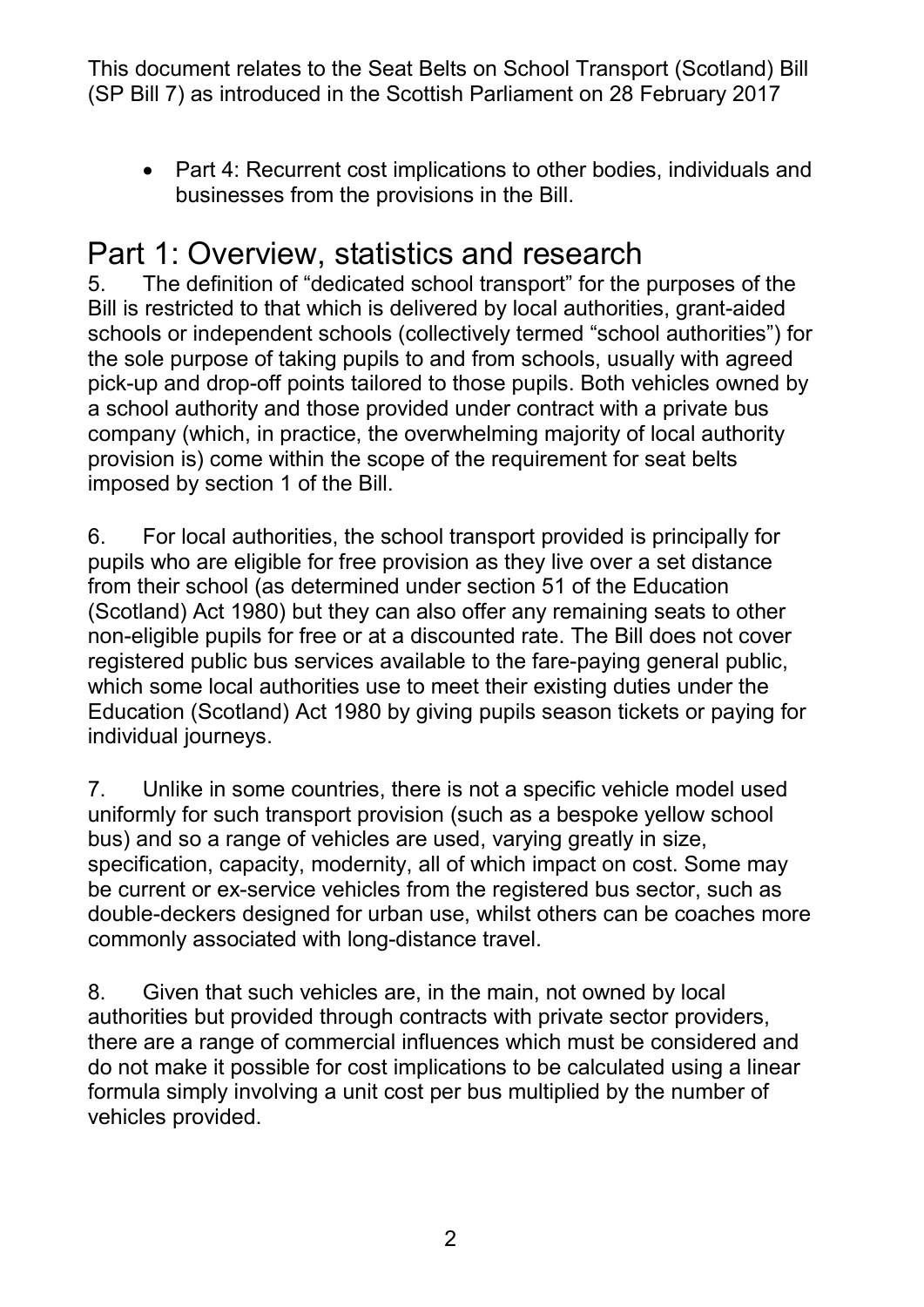9. Additionally, the size, scope and specification of school transport have a significant impact on calculating the overall cost of providing seat standard cost per pupil or per journey across Scotland and, as such, the most appropriate way to calculate the financial implications of the Bill is to school authority, rather than counting individual binary units. contracts varies considerably nationally, as does the availability of private sector provision across different geographical areas: factors which will also belts in dedicated school transport services. This means there is not a give best estimates of the impact on the overall future contract costs of the

 10. In order to help those affected by the new legal requirement for seat belts – principally local authorities and commercial bus operators – adapt broken, the Scottish Ministers formally announced the legislative plans in 2014, with intended commencement dates for the Bill of 2018 in respect of vehicles carrying primary school children and 2021 for those transporting secondary pupils. As contracts generally run from three to five years, this and avoid the need for existing dedicated school transport contracts to be timescale helps enable a smooth transition.

#### **Statistics**

 $11<sub>1</sub>$  children using the definition of dedicated school transport in the Bill or the figures for 2016 show there were 684,415 pupils in Scotland attending children in full-time education travel on a 'school bus' for home-to-school provision, which equates to 99,[2](#page-2-1)40 pupils. $<sup>2</sup>$  However, it should be noted</sup> that the definition used in this data source does not correlate precisely with There are no national statistical datasets available on the number of number of buses in operation which are used for such provision. Summary 2,031 primary schools, 359 secondary schools and 141 special schools (including grant-aided schools).<sup>1</sup> National data also states that 14.5% of the definition of dedicated school transport used in the Bill. It is envisaged that the number of children using dedicated school transport within the meaning given by the Bill will be fewer.

 academic year 2012/13, there were approximately 120,000 pupils eligible for, and using, free or supported travel from their local education authority 12. Research commissioned by Transport Scotland indicates that, in

<span id="page-2-0"></span> $\overline{a}$ 1 [Summary Statistics for Schools in Scotland -](http://www.gov.scot/Resource/0051/00511490.pdf) 2016

<span id="page-2-1"></span><sup>&</sup>lt;sup>2</sup> [Scottish Transport Statistics -](http://www.transport.gov.scot/sites/default/files/documents/rrd_reports/uploaded_reports/j415388/j415388.pdf) No 34 2015 Edition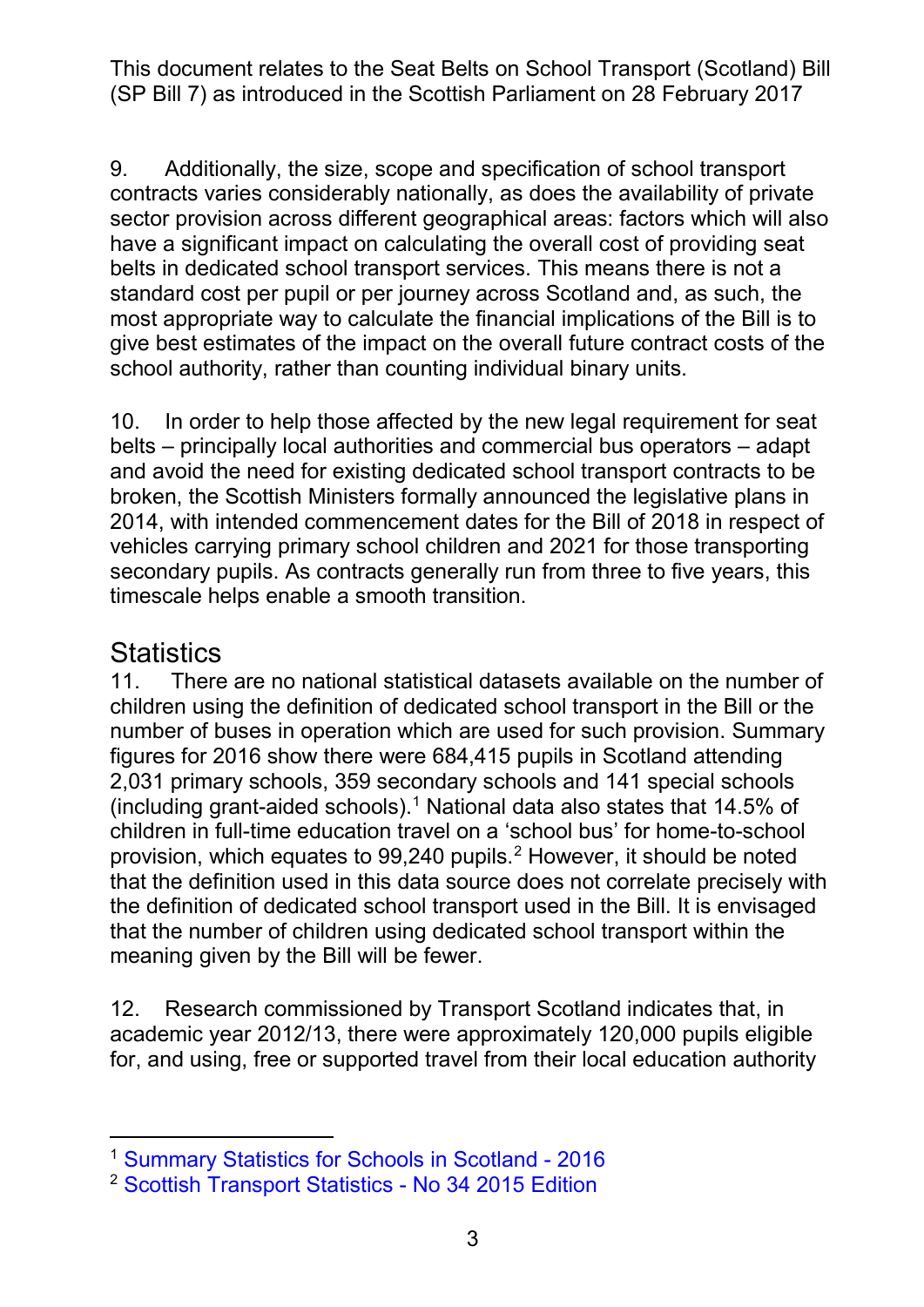buses where councils have paid for the journey, which is not covered by at a cost of £126 million per annum. $^3$  This will include journeys on public the Bill.

 authorities, estimated that a fleet of approximately 2,100 dedicated buses exclusive of the use of general service buses, taxis, and vehicles for children with Additional Support Needs (ASN). [4](#page-3-1)  13. The above research, which sought responses directly from local are involved in providing home to school transport each day in Scotland,

## Research

 future contract costs – and there is no national data currently compiled on the number of dedicated school transport contracts in place from local authorities and the bus industry, encompassing: 14. Given the forecasts are quantified in terms of the likely impact on authorities, grant-aided or independent school providers for such transport – Transport Scotland has undertaken a range of specific research. This has included external consultancy advice and in-depth engagement with local

- *Scotland*, published in 2013.<sup>5</sup> This included an associated costing • A research report by MVA consultancy, *The Costs and Challenges of Changing the Specifications for School Transport in*  model which can provide estimates based on variables entered for a number of influential factors.
- • A survey to all local authorities conducted by Transport Scotland 2014, capturing feedback from those directly involved in the and the Association of Transport Co-ordinating Officers (ATCO) in contracting of dedicated school transport.
- authorities and Regional Transport Partnerships via the Seat Belts • In-depth discussions with local government representative bodies, the bus industry, the independent school sector, individual local on School Transport Working Group, established in 2014.

<span id="page-3-0"></span> $\overline{a}$ <sup>3</sup> The Costs and Challenges of Changing The Specifications for School [Transport in Scotland](http://www.transport.gov.scot/sites/default/files/documents/rrd_reports/uploaded_reports/j292338/j292338.pdf)

<span id="page-3-1"></span><sup>&</sup>lt;sup>4</sup> The Costs and Challenges of Changing The Specifications for School [Transport in Scotland](http://www.transport.gov.scot/sites/default/files/documents/rrd_reports/uploaded_reports/j292338/j292338.pdf)

<span id="page-3-2"></span><sup>&</sup>lt;sup>5</sup> The Costs and Challenges of Changing The Specifications for School [Transport in Scotland](http://www.transport.gov.scot/sites/default/files/documents/rrd_reports/uploaded_reports/j292338/j292338.pdf)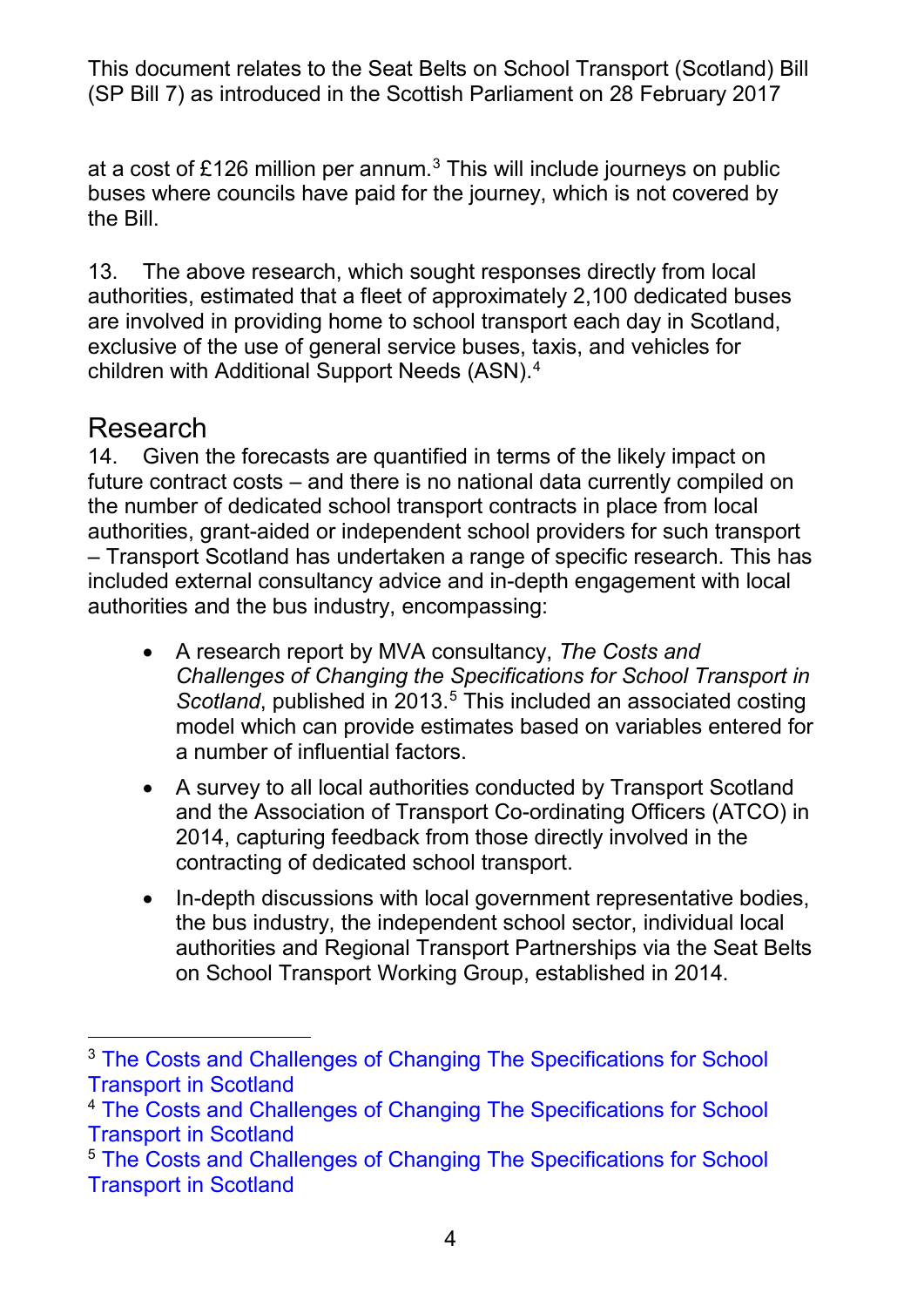- Focus group interviews with various bus operators in Aberdeenshire and West Lothian.
- • An exercise with CoSLA and the Scottish Local Government Partnership (SLGP) in August 2016 which sought feedback from all Scottish local authorities on their projected cost implications from the new duty.
- and to all independent schools not represented by the Scottish Council for Independent Schools. • Direct correspondence to all of Scotland's grant-aided schools,
- • The Scottish Government's public consultation which ran from 10th March to 3rd June 2016.<sup>6</sup>
- school transport contracting practices, including follow-up • A further survey via ATCO regarding local authority dedicated engagement with specific local authorities where necessary, gaining feedback in early 2017.

 15. The research conducted in preparation for this Bill reinforced how varied dedicated school transport provision and its costs are across the grant-aided and independent school sectors reporting that their dedicated home-to-school transport is already almost universally provided with seat country. The majority of provision is delivered by local authorities, with the belts – therefore this Financial Memorandum is primarily focussed on council provision.

 16. Existing UK law means that since 2001 all new coaches, minibuses which include room for standing passengers are exempt.<sup>7</sup> Consequently, vehicles (pre-2001) or double-deckers originally designed for urban use. Taxis and minibuses used for dedicated school transport will be covered by the Bill but are already subject to UK law requiring them to have seat belts fitted. <sup>[8](#page-4-2)</sup> and buses have had to be fitted with seat belts, however urban buses although vehicles used for dedicated school transport vary considerably, a high number of those in use which do not have seat belts fitted are older

-

<span id="page-4-1"></span>7 [Road Vehicles \(Construction and Use\) \(Amendment\) \(No. 2\) Regulations](http://www.legislation.gov.uk/uksi/2001/1043/contents/made)  [2001 \(S.I. 2001/1043\)](http://www.legislation.gov.uk/uksi/2001/1043/contents/made) 

<span id="page-4-0"></span><sup>6</sup> [Consultation on Seat Belt Requirements for Dedicated School Transport](http://www.transport.gov.scot/system/files/documents/reports/Transport%20Scotland%20-%20FCAS%20-%20School%20transport%20-%20Seat%20belt%20consultation%20-%20Analysis%20Report%20-%20August%202016.pdf) 

<span id="page-4-2"></span><sup>8</sup> [Road Vehicles \(Construction and Use\) Regulations 1986 \(S.I. 1986/1078\)](http://www.legislation.gov.uk/uksi/1986/1078/contents/made)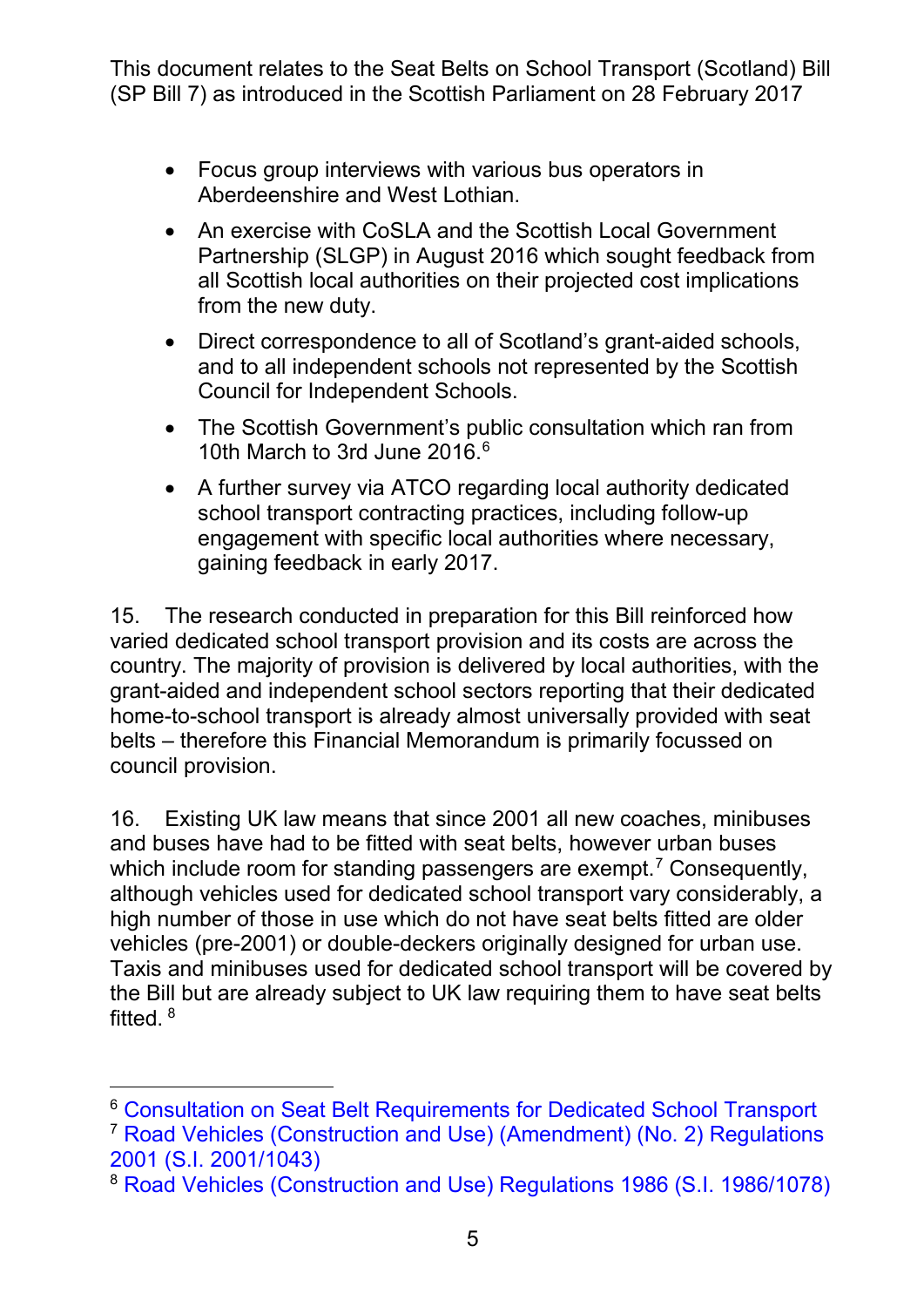17. Returns from local government during the ATCO survey in 2017 revealed that 18 local authorities in Scotland already voluntarily contracted for seat belts in all dedicated school transport provision, with six more doing so in some provision (such as only for primary pupils or ASN pupils). requirement for seat belts in all contracts, whilst Transport Scotland engagement with local authorities in 2012 suggested that at that time 12 moving towards the inclusion of a seat belt condition as best or standard practice even without legislation. The previous ATCO survey in 2014 showed 17 councils stipulated a stipulated did so, showing that an increasing number of local authorities are

 18. The 2017 survey also indicated that there are around 110 buses buses or coaches used for dedicated school transport which were not fitted with seatbelts. This was a reduction from 323 in 2014. When compared to the overall number of vehicles from MVA's research in 2013, this indicates dedicated school transport already has seat belts fitted. This has now regarding contract practices and the overlapping timing of different contracts, some contracting authorities report that there may be a slight margin of error within the 2017 figures. that, when the announcement to legislate was made, around 85% of moved to around 95%, however, due to this being a transition phase

 19. There is also a wide variation in the size of bus or coach companies which are also well established in the commercial registered bus sector to smaller local companies which may only provide dedicated school transport or do so alongside private hires such as transport for weddings or football which undertake school transport contracts, from large national operators fans.

 belts or replaced, in order to meet a future dedicated school transport capital costs will fall. Discussions with bus operators and trade bodies have made clear that an operator which incurs a cost due to the new seat belt requirement in a contract would look to recoup this via a price increase in their bid for future dedicated school transport contracts and therefore this recurrent cost to school authorities. It should, however, be noted that operators regularly upgrade or refresh their bus fleets according to commercial considerations and so many older buses will be replaced in any 20. Ultimately, a decision as to whether any bus is retrofitted with seat contract, will be one for private operators. As such, this is where any initial Financial Memorandum quantifies the figures in terms of the knock-on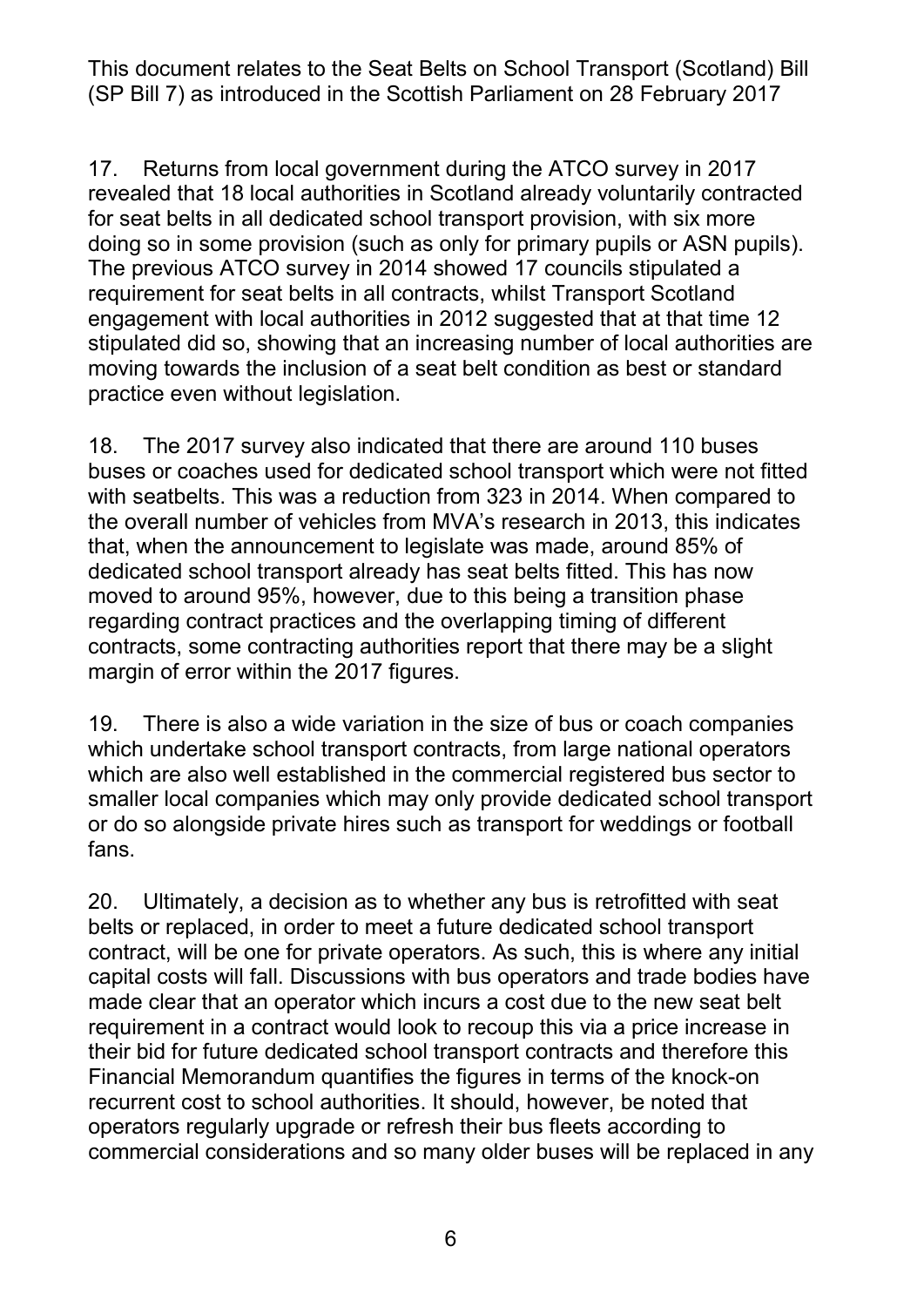event, for example as they become un-roadworthy through general wear and tear, with newer models more likely to already have seat belts fitted.

 having to break existing contracts would cause, by far, the largest financial outlay, but the intended timescales for commencement of the Bill are aimed at obviating the need for this. 21. Local authorities and bus operators have given strong feedback that

# Part 2: recurrent cost implications to local authorities from the provisions in the Bill

 they will change in future years. As such, the best estimates have to be based on forecasts from local authority professionals with contracting 22. Existing dedicated school transport contracts between school authorities and bus companies are commercially sensitive and therefore cannot be scrutinised individually in order to provide case studies. Additionally, given the fluctuating nature of contract prices and the number of requirements within them, it is not possible to definitively calculate how experience in this area.

 23. Three separate cost forecasts have been prepared, each using different data gathering exercises and incorporating different methods of calculation.

#### Consultant estimates

24.  produce *The Costs and Challenges of Changing The Specifications for*  quantitative data collection exercise with local authorities and operators on the demand for – and supply of – school transport, along with qualitative research to understand the issues and challenges associated with school demand and cost forecasting model which accompanied the research report. It should be noted that MVA's findings were based on 2013 2018 and 2021. MVA consultancy was commissioned by Transport Scotland to *School Transport in Scotland* in 2013. Preparing this report involved both a transport provision in greater depth. These findings formed the basis for a projections of the dedicated school transport and bus industry provision in

2018 and 2021.<br>25. The tables below set out the estimated increase in costs until 2031, with different costs estimated for provision of lap belts and three-point belts respectively (the Bill cannot and does not mandate a particular type of belt).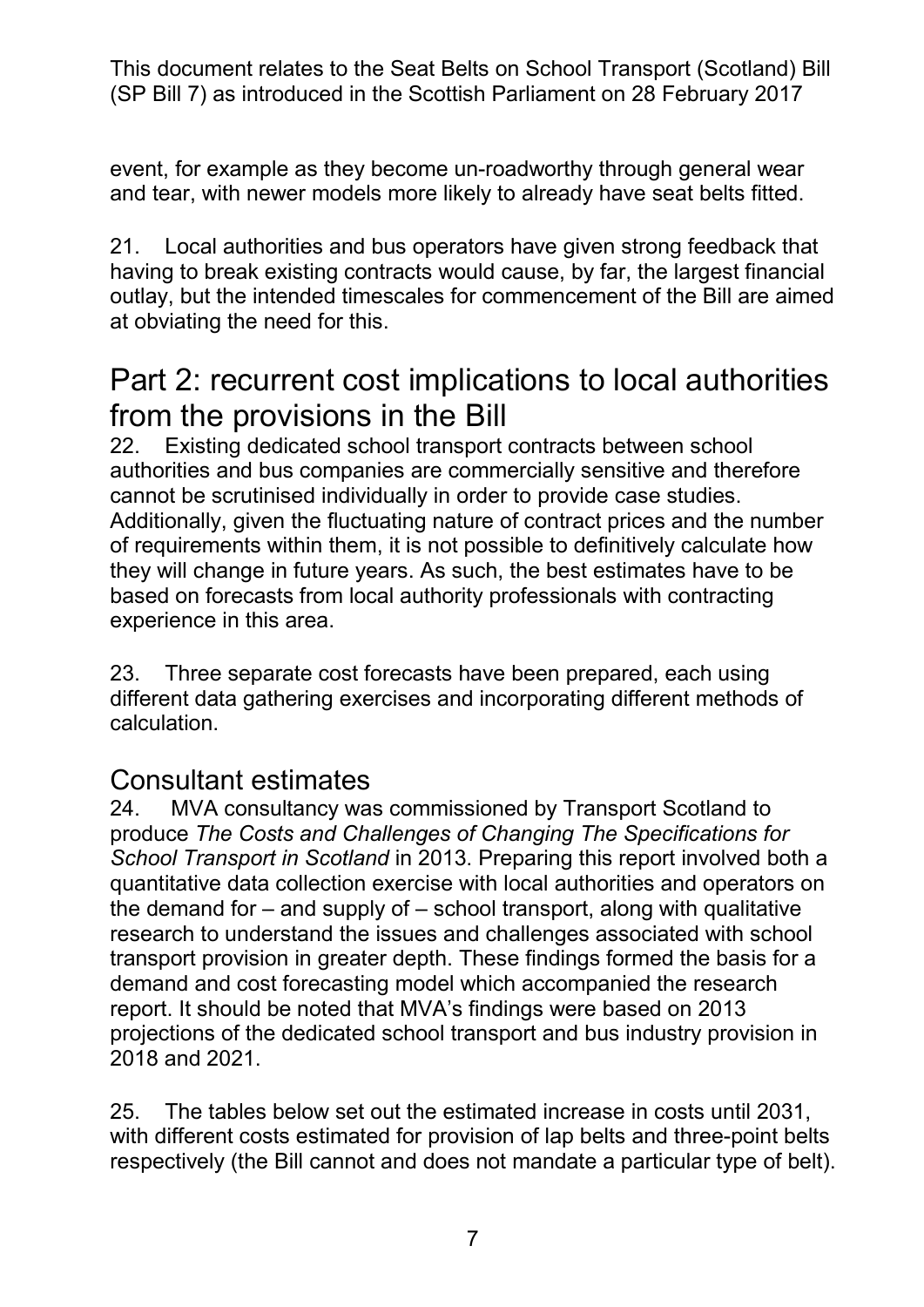replaced; and the levels of competition and provision in geographical areas. MVA's model takes into account whether buses are likely to be retrofitted or

## Lap belts

|                    | <b>Estimated Additional Contract Cost (£m)</b> |       |       |       |       |       |       |
|--------------------|------------------------------------------------|-------|-------|-------|-------|-------|-------|
|                    | 2018                                           | 2019  | 2020  | 2021  | 2022  | 2023  | 2024  |
| <b>Yearly Cost</b> | £0.02                                          | £0.06 | £0.09 | £0.24 | £0.39 | £0.53 | £0.58 |
| <b>Cumulative</b>  | £0.02                                          | £0.08 | £0.17 | £0.41 | £0.80 | £1.33 | £1.91 |
| <b>Total</b>       |                                                |       |       |       |       |       |       |
|                    |                                                |       |       |       |       |       |       |
|                    | 2025                                           | 2026  | 2027  | 2028  | 2029  | 2030  | 2031  |
| <b>Yearly Cost</b> | £0.61                                          | £0.64 | £0.65 | £0.66 | £0.67 | £0.70 | £0.71 |
| <b>Cumulative</b>  | £2.52                                          | £3.16 | £3.81 | £4.47 | £5.14 | £5.84 | £6.55 |
| <b>Total</b>       |                                                |       |       |       |       |       |       |

#### Three-point belts

|                    | <b>Estimated Additional Contract Cost (£m)</b> |       |       |       |        |        |        |
|--------------------|------------------------------------------------|-------|-------|-------|--------|--------|--------|
|                    | 2018                                           | 2019  | 2020  | 2021  | 2022   | 2023   | 2024   |
| <b>Yearly Cost</b> | £0.07                                          | £0.15 | £0.22 | £0.52 | £0.81  | £1.12  | £1.26  |
| <b>Cumulative</b>  | £0.07                                          | £0.22 | £0.44 | £0.96 | £1.77  | £2.89  | £4.15  |
| <b>Total</b>       |                                                |       |       |       |        |        |        |
|                    |                                                |       |       |       |        |        |        |
|                    | 2025                                           | 2026  | 2027  | 2028  | 2029   | 2030   | 2031   |
| <b>Yearly Cost</b> | £1.35                                          | £1.39 | £1.42 | £1.46 | £1.51  | £1.55  | £1.59  |
| <b>Cumulative</b>  | £5.50                                          | £6.89 | £8.31 | £9.77 | £11.28 | £12.83 | £14.42 |
| <b>Total</b>       |                                                |       |       |       |        |        |        |

26. The above tables represent the total costs under <u>each</u> scenario, not local authorities. However the costing model is able to process the data and give forecasts on a national basis, meaning that these figures model takes into account of future forecast changes in bus operator costs drivers' wages. The MVA model then estimates to what extent these costs are likely to feed through into school bus contract costs. adjusted for inflation. In total, MVA received responses from of 29 out of 32 represent the costs for local government as a whole. Additionally, MVA's likely to arise independent of a new seat belt requirement. These include vehicle manufacturing costs, vehicle maintenance, part replacement and

#### Local government returns

 (SCOTS) all represented on a joint working group since 2014. In 27. There has been a strong partnership between Transport Scotland and local government in preparation for the Bill going back a number of years, with CoSLA, the Association of Transport Co-Ordinating Officers (ATCO) and the Society of Chief Officers of Transportation in Scotland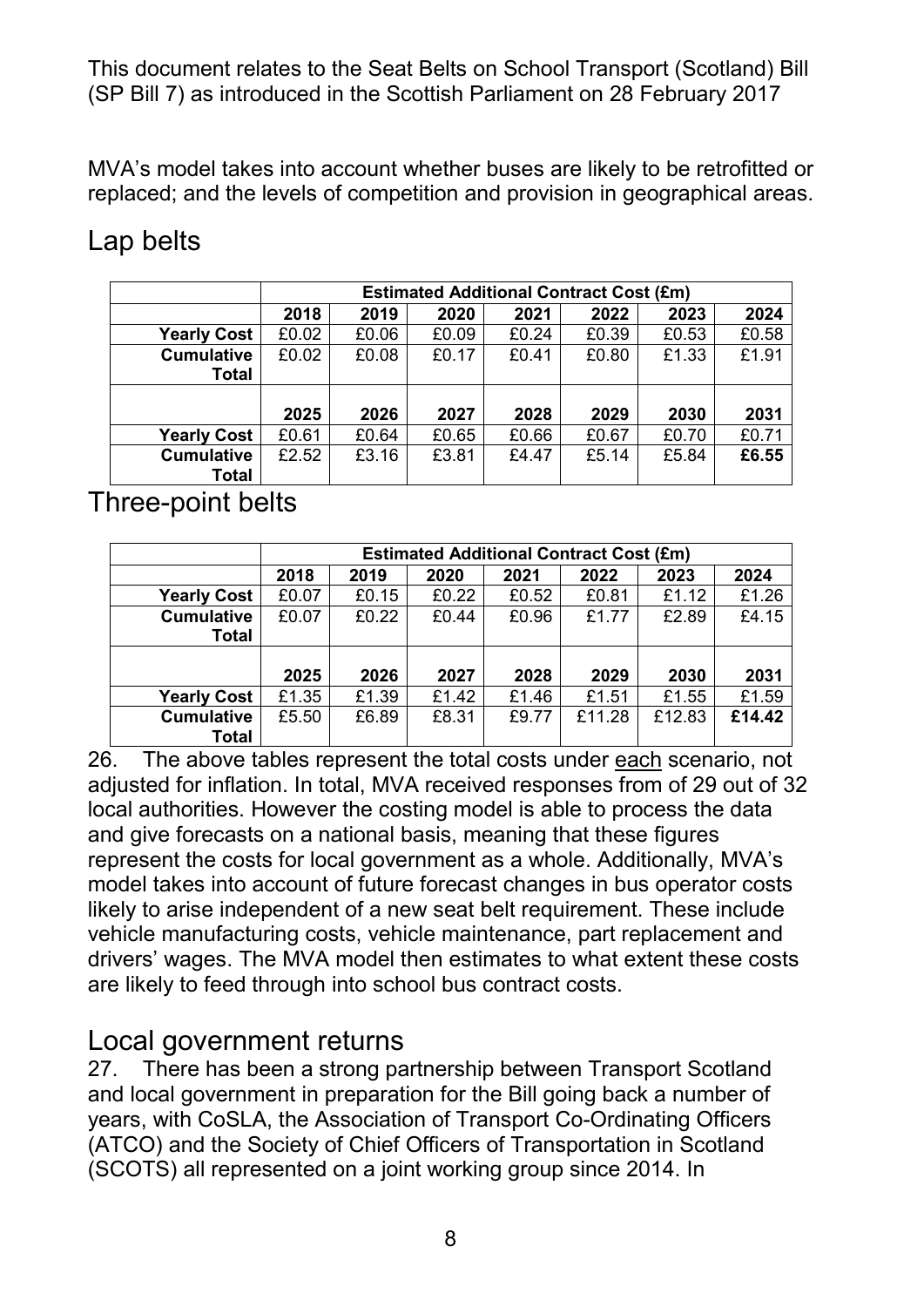collaboration with these partners it was deemed that, in order to build on the MVA forecasts, an exercise should be undertaken to seek cost dedicated school transport to be used in the Bill. This was done in partnership with CoSLA, which has established processes in relation to cost forecasts for future statutory requirements. In order to keep forecasts straightforward, local authorities were not asked to make different forecasts for lap belts or three-point belts, as in MVA's estimates. SLGP councils also supplied estimates, with a very high return rate from local government as a whole. The results are shown in the table below (it cannot be assumed that projections directly from local authorities, based on the refined definition of councils adjusted these for inflation).

|                     | <b>Estimated Additional Contract Cost (£m)</b> |        |        |        |        |        |        |
|---------------------|------------------------------------------------|--------|--------|--------|--------|--------|--------|
|                     | 2018                                           | 2019   | 2020   | 2021   | 2022   | 2023   | 2024   |
| Primary             | £0.20                                          | £0.230 | £0.230 | £0.230 | £0.230 | £0.230 | £0.230 |
|                     | 2                                              |        |        |        |        |        |        |
| <b>Secondary</b>    |                                                |        |        | £0.377 | £0.535 | £0.535 | £0.535 |
| <b>Yearly Total</b> | £0.20                                          | £0.230 | £0.230 | £0.607 | £0.765 | £0.765 | £0.765 |
|                     | 2                                              |        |        |        |        |        |        |
| <b>Cumulative</b>   | £0.20                                          | £0.432 | £0.662 | £1.269 | £2.034 | £2.799 | £3.564 |
|                     | 2                                              |        |        |        |        |        |        |
|                     |                                                |        |        |        |        |        |        |
|                     | 2025                                           | 2026   | 2027   | 2028   | 2029   | 2030   | 2031   |
| Primary             | £0.23                                          | £0.230 | £0.230 | £0.230 | £0.230 | £0.230 | £0.230 |
|                     |                                                |        |        |        |        |        |        |
| <b>Secondary</b>    | £0.53                                          | £0.535 | £0.535 | £0.535 | £0.535 | £0.535 | £0.535 |
|                     | 5                                              |        |        |        |        |        |        |
| <b>Yearly Total</b> | £0.76                                          | £0.765 | £0.765 | £0.765 | £0.765 | £0.765 | £0.765 |
|                     | 5                                              |        |        |        |        |        |        |
| <b>Cumulative</b>   | £4.32                                          | £5.094 | £5.859 | £6.624 | £7.389 | £8.154 | £8,919 |
|                     | 9                                              |        |        |        |        |        |        |

 each had used to calculate its figures. Both CoSLA and SLGP have outlined that these forecasts include costs for councils which already voluntarily require seat belts in their contracts, so they are not negatively do the same in future. Again, this was not broken down by individual 28. This represents the entire cost over the fourteen year period from 2018 to 2031 (inclusive). Due to confidentiality arrangements with local authority finance directors, CoSLA was unable to share forecasts broken down by individual local authorities or to share the specific methodology affected, as the new requirement means that they are obliged by statute to authority.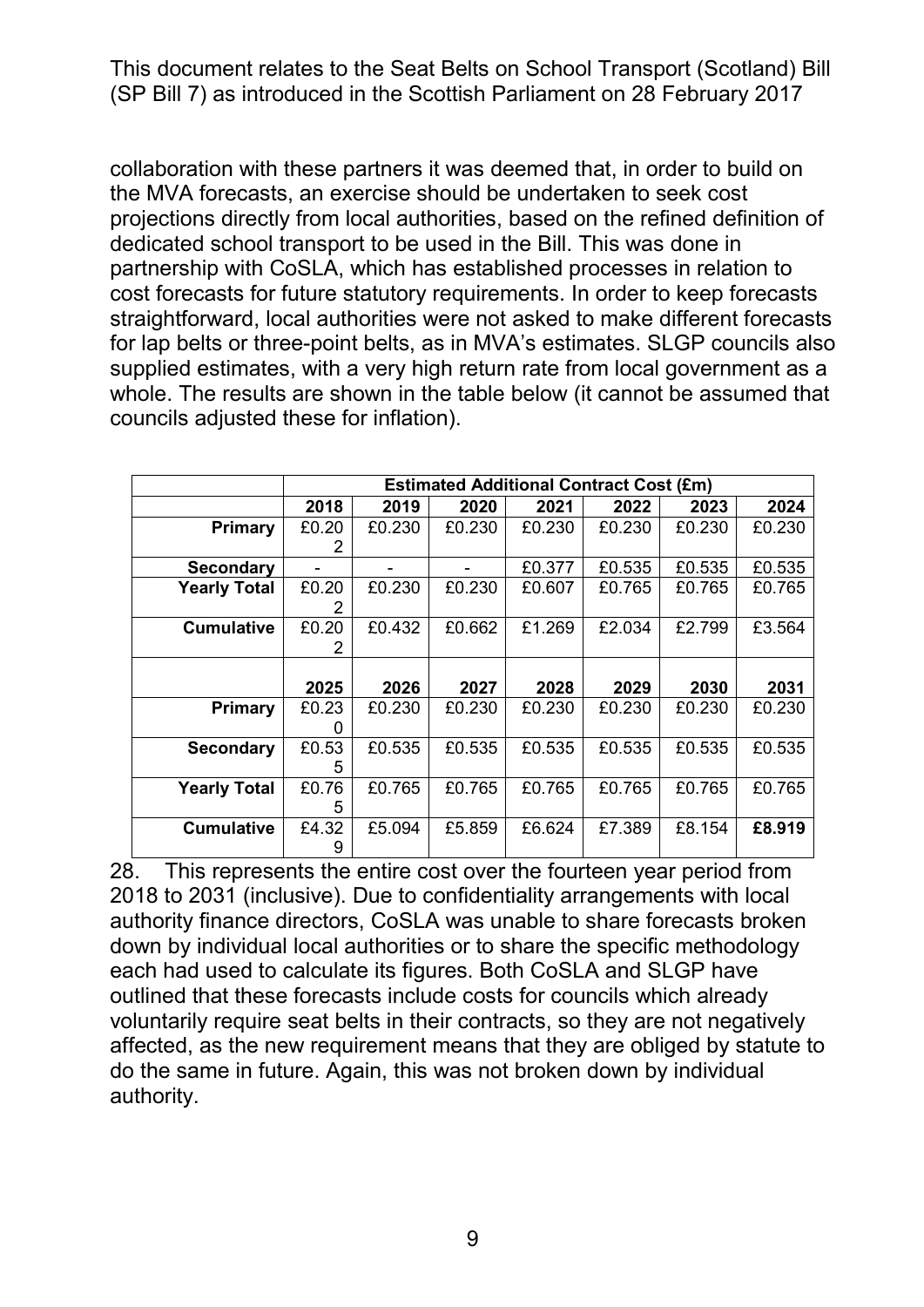## Retrofitting cost estimates

 29. An alternative method of forecasting the cost implications of centres which retrofit seat belts on to buses, as well bus operators with knowledge in this area. Feedback indicates that this cost ranges from around £2,000 to £12,500 per bus or coach, depending on the vehicle type and seatbelt specification. Additionally, CoSLA previously stated that it understands the cost of retrofitting to be up to £4,000 per vehicle in a letter buses or coaches which are not fitted with seat belts obtained via ATCO the announcement of the intention to legislate), the cost of retrofitting is displayed as a one-off cost in low to high ranges in the table below. compliance with the requirement for seat belts would be to assume that every vehicle currently used for dedicated school transport will be retrofitted, although in practice this is unlikely as there can be difficulties with retrofitting certain models of bus. Officials from Transport Scotland have been in touch with a number of garages and vehicle modification to the Scottish Government in March 2014. Using the 2014 figure of 323 (given that changes from that date onwards may have been influenced by

|         | <b>Estimated Additional Contract Cost (£m)</b> |       |       |  |  |
|---------|------------------------------------------------|-------|-------|--|--|
|         | 2018                                           | 2021  | Total |  |  |
| Low     | £0.22                                          | £0.43 | £0.65 |  |  |
| High    | £1.35                                          | £2.69 | £4.04 |  |  |
| Average | £0.79                                          | £1.56 | £2.35 |  |  |

#### Wider context

 30. Strathclyde Partnership for Transport (SPT), a member of the joint seat belt requirements into a number of their contracts since the Scottish Ministers announced the intention to legislate in 2014, and has reported member, report that when it moved to contract with seat belts in 2010 it did not have the impact on price they had envisaged and was not the main lower levels of competition may see a bigger impact on price when adding new requirements in to contracts, yet these local authority areas generally already require seat belts in their dedicated school transport contracts. working group mentioned in paragraph 26 above, has experience of adding that doing so was previously cost neutral, or at most led to a very small increase in price. Likewise Aberdeenshire Council, also a working group factor in the costs quoted from operators. Rural or more remote areas with

 31. The three forecasts in this document represent a fairly broad window provision and contracting costs and practices. Isolating out the impact that a new seat belt requirement would have on an overall future contract price of costs, which is to be expected given the wide variations in vehicle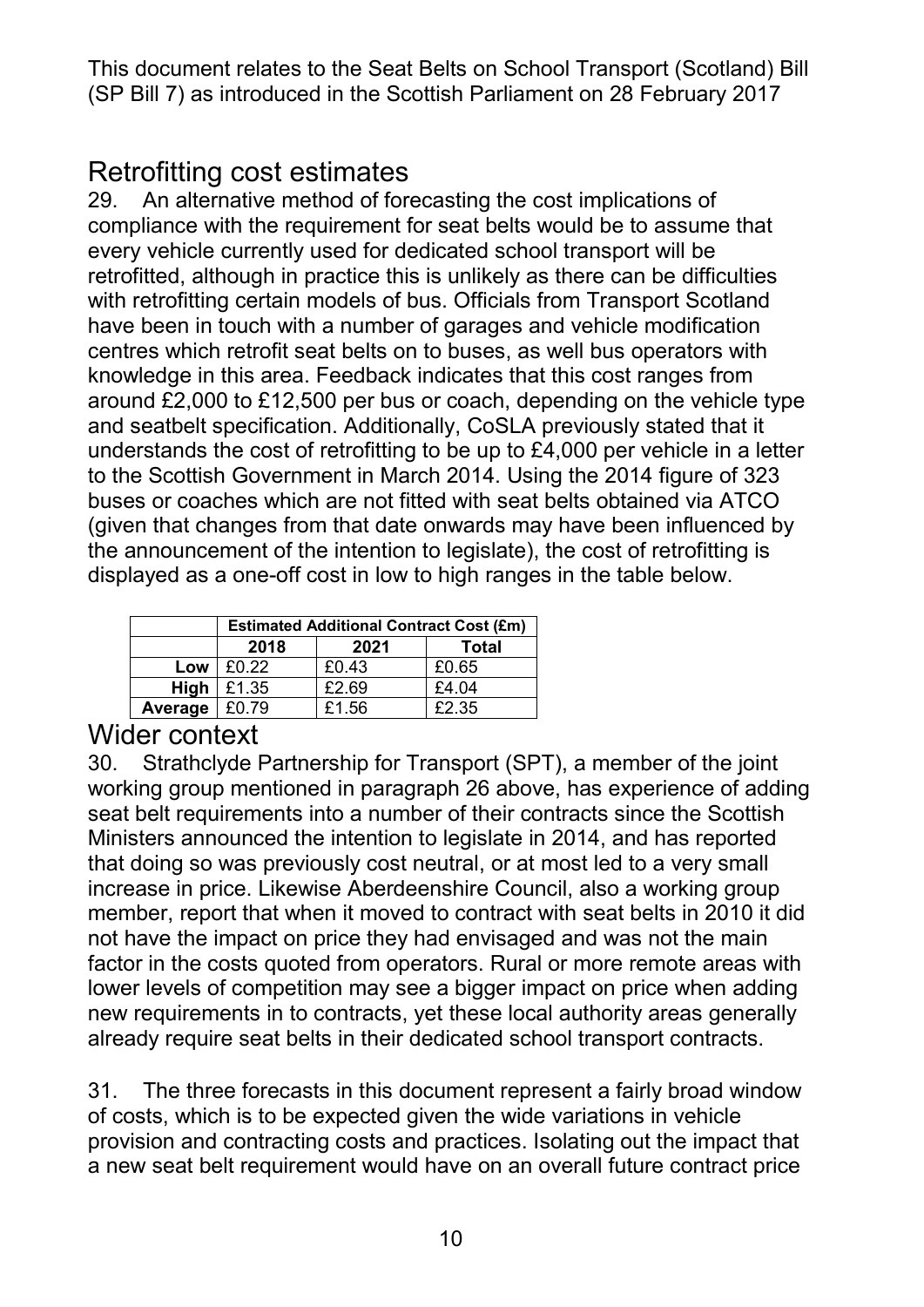transported, the number and length of routes, the standards of vehicles and is particularly challenging. Engagement with bus operators and councils has highlighted how there are various features which routinely change when contracts are renewed such as the number of children to be on-board features such as CCTV and Wi-Fi. Therefore the contract is viewed and priced as a package, rather than a series of individual features which can be independently costed.

 private operators in a particular area will have a marked effect on cost. A contracts yet does not have vehicles with seat belts already fitted will have to decide whether to retrofit vehicles, purchase new ones or not to bid for assess their fleets and make such decisions based on their own which may change in a local authority or other commercial contract when it and are less likely to raise prices submitted for contract. The reverse can 32. Additionally, the composition of the bus market and the number of bus company which wishes to tender for dedicated school transport the dedicated school transport contract. It will be for bus operators to commercial interests, which they already do in relation to various factors moves from one tender round to the next. In areas of high competition, operators need to demonstrate cost-effectiveness against other providers be the case in areas of low competition.

 33. It is apparent that there can be difficulties with retrofitting some pose limitations, but it will be for bus operators to decide on any fleet changes. Although it is not possible to ascertain precisely how local authority contract cost would be questionable in terms of obligations regarding value for money. As contract cycles are around five years and buses last considerably longer, such a scenario would effectively see public sector funds being used to buy an asset for a private business should the bus company not bid for future contracts and choose to use the vehicle for another enterprise. The option of purchasing buses themselves is open to buses, particularly double-deckers where certain structural issues may authorities have estimated the above price increases, any forecast which includes the entire price of one or more buses being loaded on to a local local authorities.

 transport in this area according to needs assessments based on existing statutory duties. Where needs centre on mobility, such as with wheelchair users, the overwhelming majority of such transport is provided by way of 34. With regard to ASN pupils, local authorities often provide specialist taxis and minibuses which already have seat belts or specialist restraints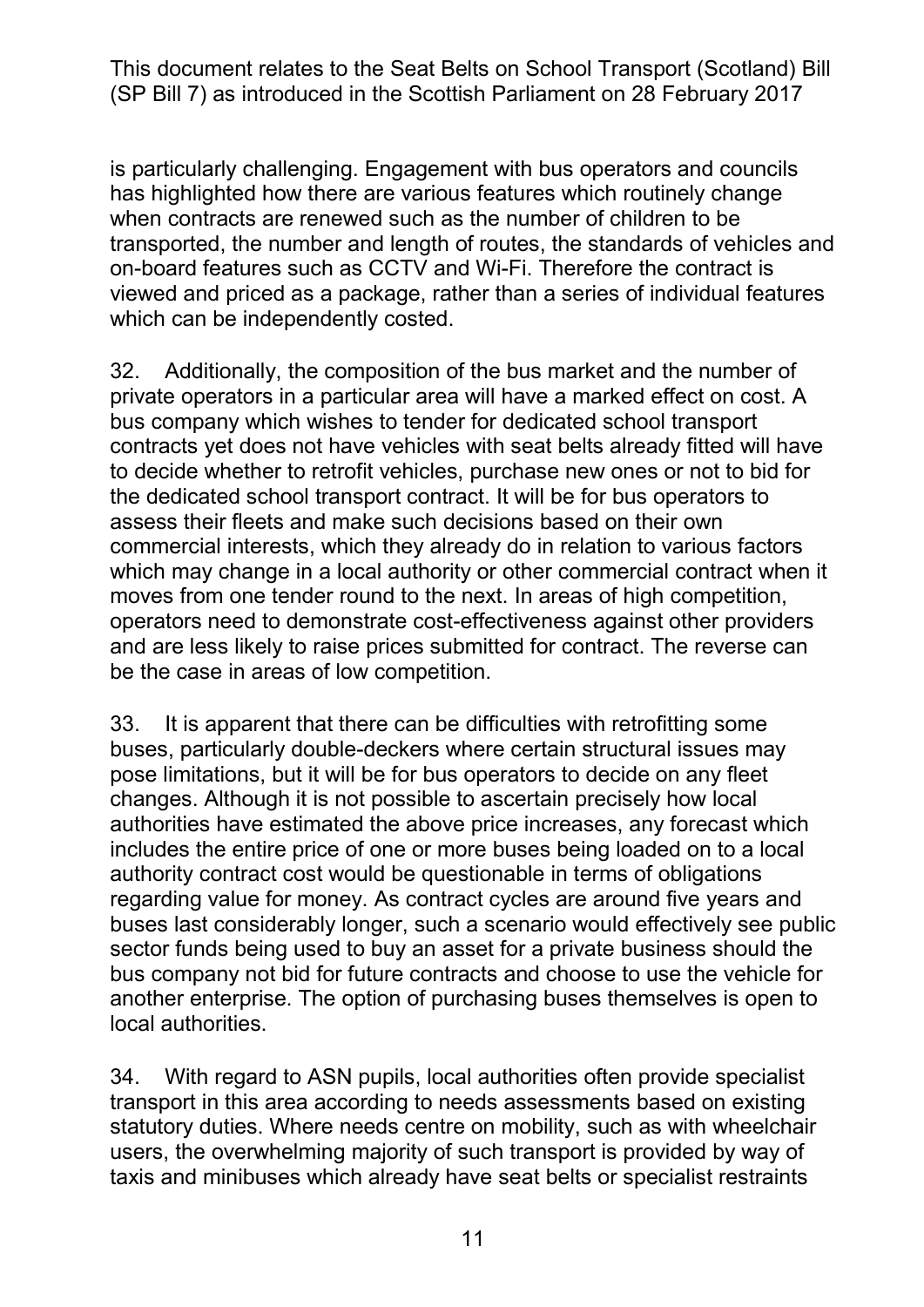fitted due to existing UK law. Therefore there should not be any new cost in this area as a result of the Bill. Additionally, funding for the transport of ASN pupils attending grant-aided schools can be a mixture of funding from the the Scottish Government to the school. Such levels of provision are minor and, although it cannot be definitively declared, council returns were stated to be entire costs and therefore may include this. local authority in which the young person resides and funding directly from

# to be entire costs and therefore may include this.<br>Part 3: costs on the Scottish administration (including cost implications to the Scottish Government)

 to the wider local block grant package. 35. The Scottish Government has an established process with local government, whereby any policy initiatives or legislative changes which places a new burden on local authorities are funded accordingly in addition

 36. CoSLA's Executive Group considered and authorised its response to subsequent cost forecast exercise with local government went ahead in this spirit. Notwithstanding the local authority practices for cost forecasts which mean that there is not a detailed breakdown per council, and the various contracts, it is the Scottish Government's position that the forecasts by other sources. the public consultation, which stated that it welcomed the partnership work undertaken between local government and the Scottish Government to understand the cost implications and hoped this would continue. The other competing factors which may influence future local authority supplied by local government in 2016 seem broadly in the range suggested

 37. In terms of the length of the financial commitment, this has been forecast until 2031, a decade after the new legal duty is fully implemented for all dedicated school transport and 14 years after the primary school whereas the financial year begins in April). It is therefore accepted that the commitment will run from financial year 2018/19 until financial year 31/32). It will discontinue due to the expectation that the bus market will adapt to the new legislative requirement so that its costs will be absorbed and priced from 2021, all vehicles used for such contracts will have seat belts fitted, whilst UK legal requirements governing buses or coaches built from 2001 commitment begins in 2018 (the academic school year begins in August, into future contracts. Dedicated school transport contracts are generally 3-5 years, therefore this lead-in time allows for two full contract cycles. Thus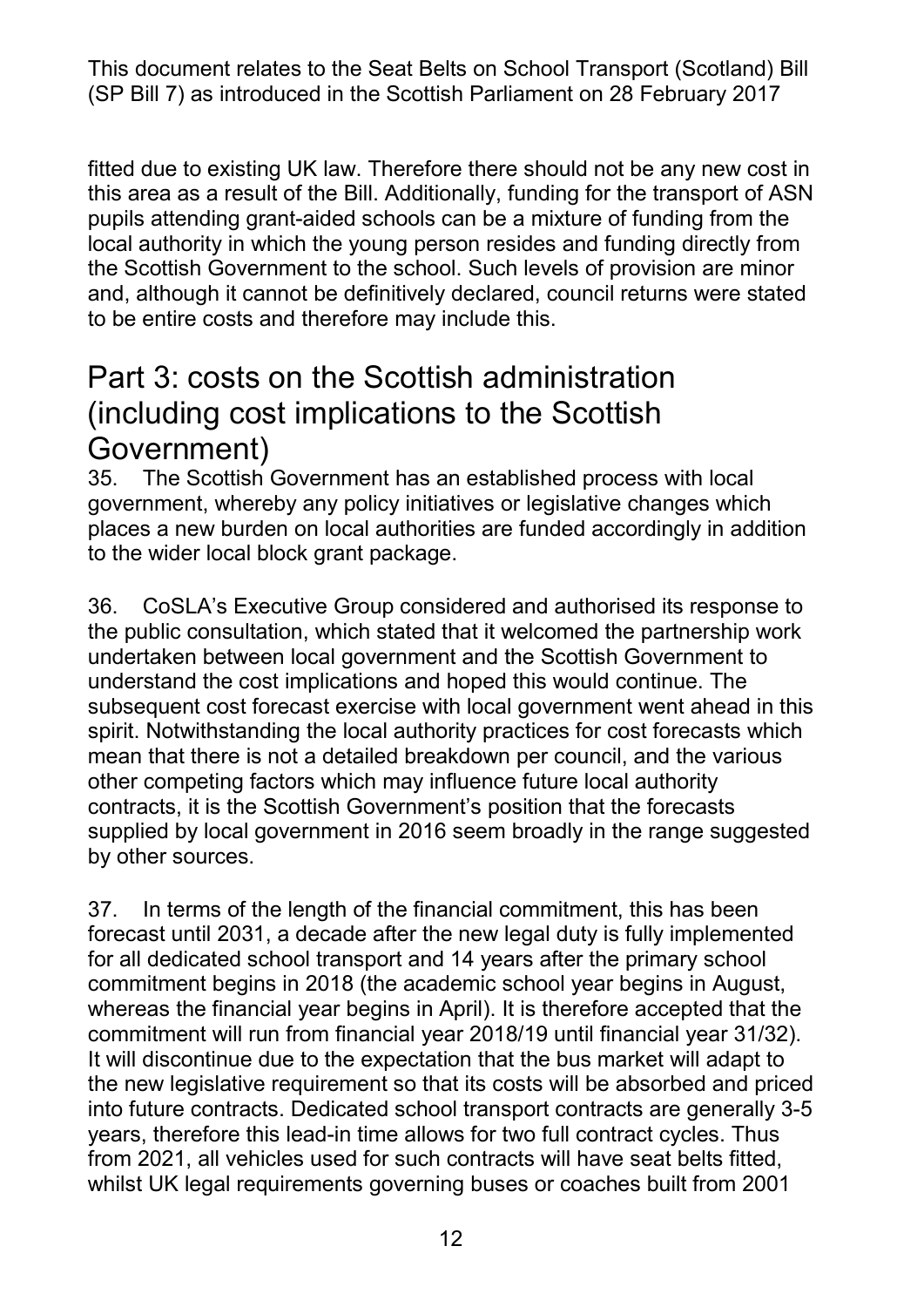belts fitted already. As MVA's report states: and not designed for urban use mean newer vehicles which are purchased by bus companies over this time period are increasingly likely to have seat

 *"Whilst the introduction of new stipulations on contracts was viewed by local authorities as likely to incur a premium on costs, this would typically be subsumed within future contract costs, particularly as operators know that the stipulation(s) must be met to remain competitive. Any upfront costs can be reduced considerably if funding is provided to equip vehicles etc., and / or a sufficient lead in time is given to any changes."[9](#page-12-0)* 

 transport to only last until 2028 (covering two full five year contracting cycles from the 2018 commencement date), a forecast until 2031 for all Government and allows for the commitment to end in one phase in respect 38. Whilst there is a case for a funding commitment on primary school provision demonstrates an element of goodwill on the part of the Scottish of both primary and secondary school provision.

 39. Early notification of planned changes to future contract requirements are cited as the principal factor in any cost implications. The Scottish the intention to legislate and setting out the planned implementation dates, Government wrote to every local authority in 2014 giving formal notice of allowing contracts signed in the run-up to that date to be future-proofed for compliance. Feedback received from local authorities is that many have already put this into practice.

 similar legislation, it was stated that it could cost £4.5m to fit every vehicle with seatbelts, yet additional funding was not allocated to local authorities, Transport (Wales) Measure 2011 was introduced to the Welsh Assembly on 20 September 2010 and the new legal requirement brought into force in 2014). $^{10}$  $^{10}$  $^{10}$  As stated, the Scottish Government's 'new burdens' approach 40. It should be noted that, when the Welsh Government introduced as they were deemed to be given sufficient prior notification (the Learner regarding local government funding takes a different approach.

 $\overline{a}$ 

<span id="page-12-0"></span><sup>&</sup>lt;sup>9</sup> The Costs and Challenges of Changing The Specifications for School [Transport in Scotland](http://www.transport.gov.scot/sites/default/files/documents/rrd_reports/uploaded_reports/j292338/j292338.pdf)

<span id="page-12-1"></span><sup>&</sup>lt;sup>10</sup> Explanatory Memorandum to proposed Safety on Learner Transport [\(Wales\) Measure](http://www.assembly.wales/Laid%20Documents/MS-LD8217-EM%20-%20Explanatory%20Memorandum%20to%20the%20Proposed%20Safety%20on%20Learner%20Transport%20(Wales)%20Measure-20092010-196404/ms-ld8217-em-e-English.pdf)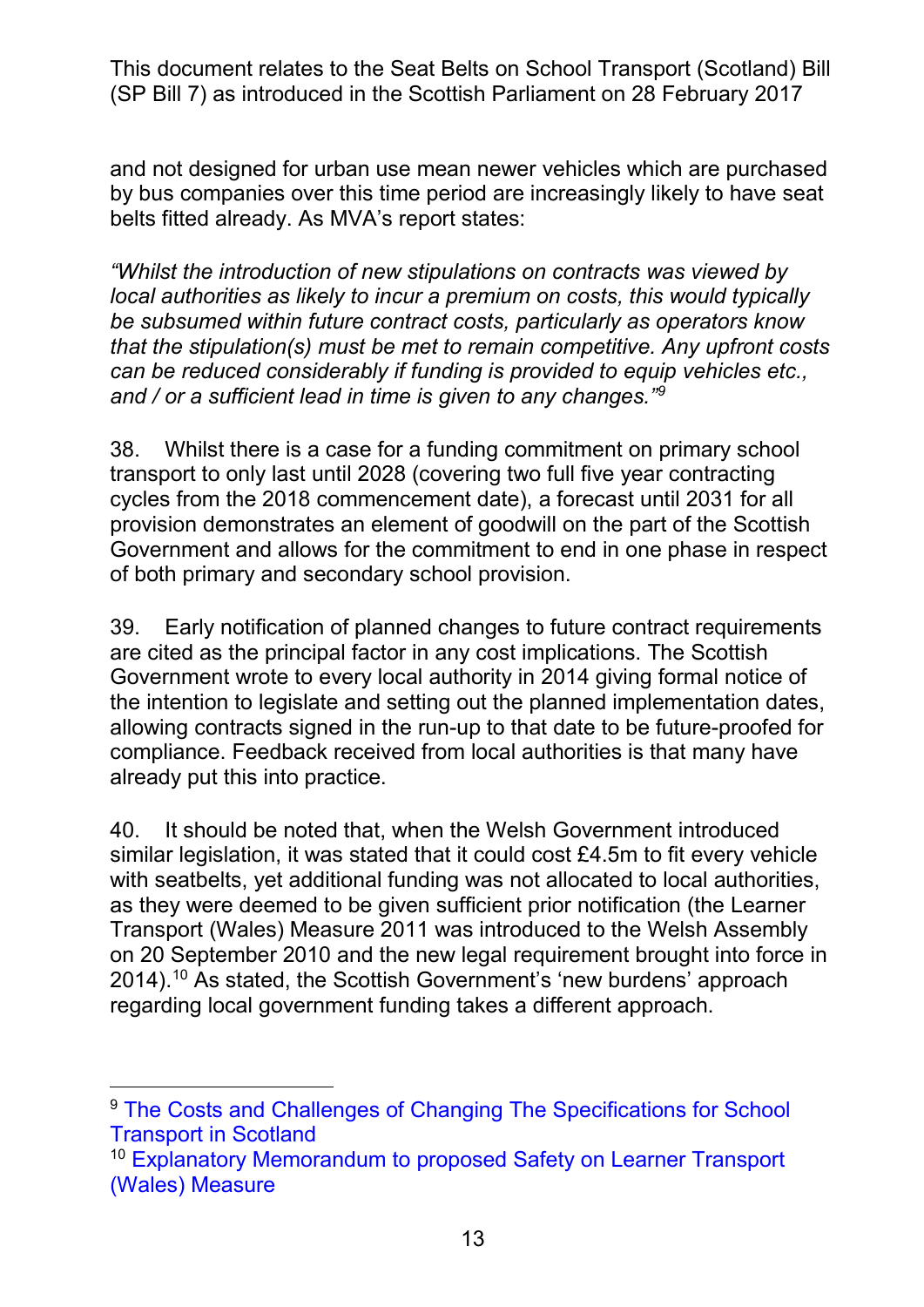## Non-compliance and enforcement

 workload due to the new duty imposed by the Bill. 41. If there is any failure of compliance with the new duty to ensure that seat belts are fitted on all vehicles used for dedicated school transport, then the recourse will be to existing complaints and governance procedures for local authority, grant-aided and independent schools. The Bill does not introduce any bespoke new process. In respect of alleged non-compliance by local authorities, if existing complaints mechanisms are exhausted, the Scottish Public Services Ombudsman (SPSO) will have the power to investigate the matter. The SPSO does not predict a significant increase in

 of compliance with the new duty is considered to have negligible cost the Bill. Therefore there are no significant new cost implications in terms of 42. The requirement for school authorities to publish an annual statement implications. Furthermore, no new enforcement body is being created by enforcement.

# Part 4: recurrent cost implications to other bodies from the provisions in the Bill

#### Independent schools

 to their knowledge, home-to-school dedicated transport in this sector is already contracted with seat belts. The Scottish Government has also sent Accordingly, there are no anticipated cost implications forecast for this sector. 43. Independent schools are responsible for their own management and essentially run as private enterprises, albeit subject to oversight by the Office of the Scottish Charity Regulator. The Scottish Council for Independent Schools (SCIS) has canvassed its members and relayed that, correspondence to all independent schools in Scotland which are not SCIS members and none have indicated that compliance will be an issue.

## Bus operators

 vehicles without seat belts yet wish to tender for dedicated school transport decision regarding the profitability of a contract and feedback from bus 44. The initial cost implications will fall on bus companies which own contracts. However, as stated, this cost will be offset by the price they charge to undertake a contract. Ultimately this will be a commercial operators and local authorities is that it is not possible to isolate the precise role that a new seat belt requirement would play in affecting it.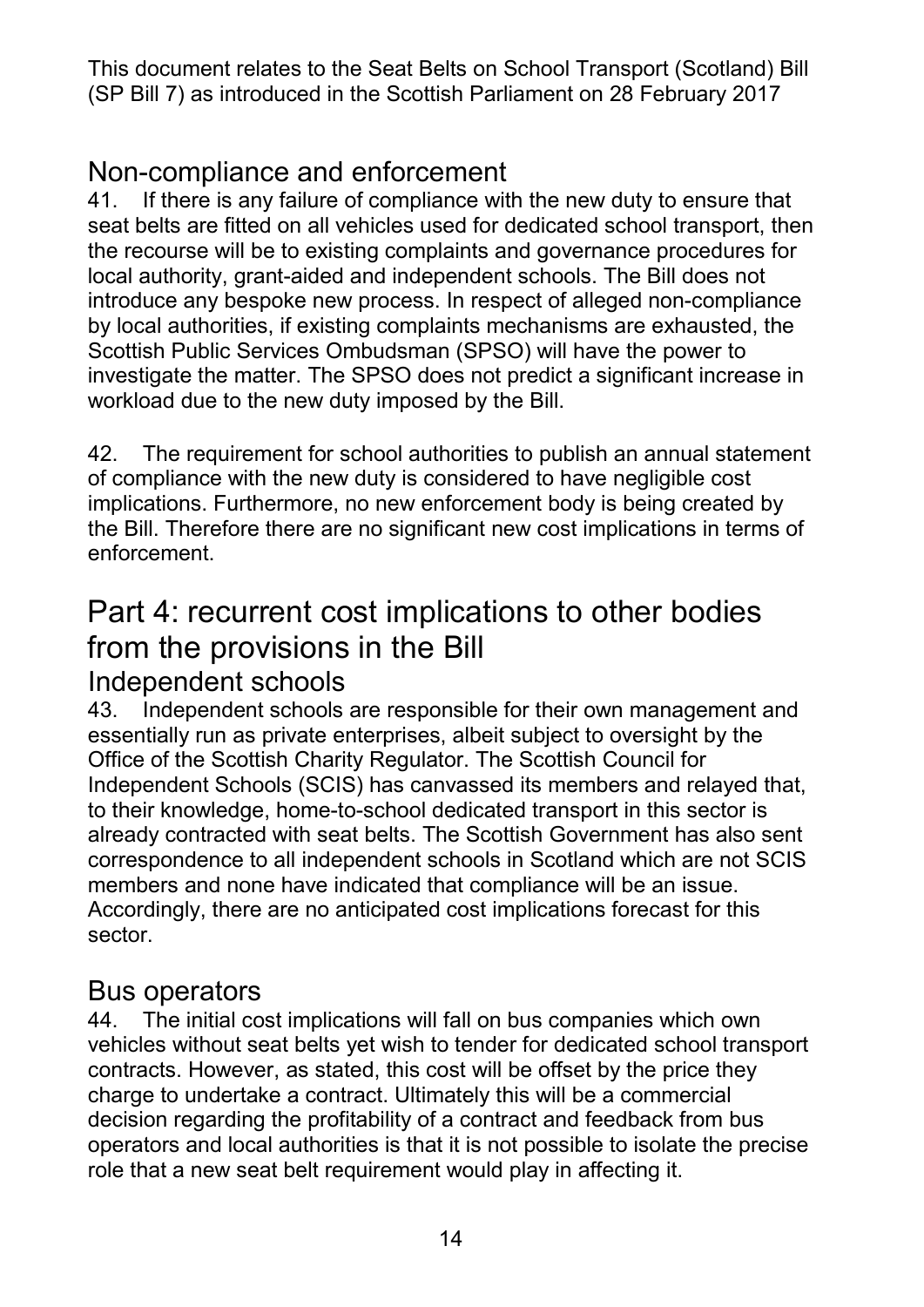45. This is the case with other requirements in dedicated school transport contracts and indeed dedicated school bus contracts may prove more, rather than less, attractive to bus operators in the future due to a range of factors such as fuel and vehicle prices, the changing levels of competition in an area or the price a local authority will pay for dedicated school transport provision.

 to contractually requiring seat belts have reported that this did not represent the main factor in charging more for the contract, with other such, bus companies are used to making assessments of fleets and and the seat belt requirement imposed by the Bill is one of a number that will appear in any given contract (as set out in detail in the Business and Regulatory Impact Assessment accompanying the Bill). Bus companies which undertake dedicated school transport contracts often also run public registered bus services and there can be a tendency for the older, well- used vehicles within a fleet to be used for their school provision rather than for the fare-paying general public. Many bus companies, particularly the larger national operators, will have the option of reorganising their fleets and moving vehicles with seat belts away from certain public services or from a particular geographic area to be used for a dedicated school 46. Bus companies in areas where the local authority has already moved requirements such as a particular design or model of vehicle, or a vehicle meeting certain emissions standards, having more bearing on cost. As changing or upgrading vehicles in order to meet contractual specifications transport contract instead.

 lifespan of a bus or coach can be decades. Therefore, any bus operator's rather than one element of a dedicated school contract being the sole determinant of a decision. Bus operators state that having to break an planned for the Bill to come into force – and the early notification of the 47. Also, bus contracts are generally 3 to 5 years, whilst the operational overall long-term business plan will determine decisions on bus purchases, existing contract would have the largest impact on cost, but the lead-in time intention to legislate that was given by the Scottish Government – should obviate the need to do so.

## Vehicle garages, modification centres and bus manufacturers

 school transport contracts (and any required changes to their fleet in order 48. Any decision by a bus company as to whether to tender for dedicated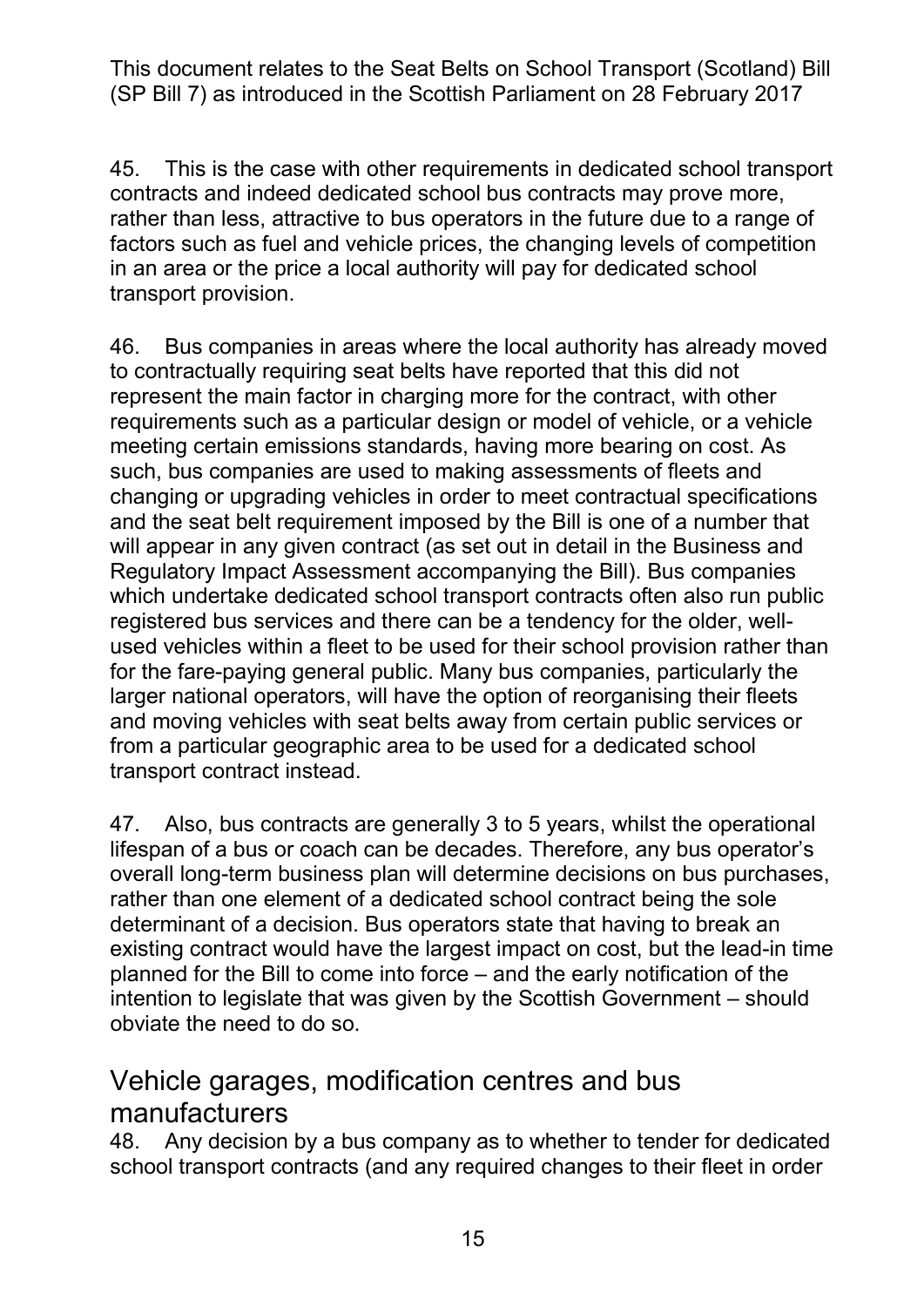fair to assume that bus garages and modification centres which specialise in retrofitting may secure an increase in trade as a result of the Bill. The Scottish Government is aware that there are a number of such specialist which specialise in this could benefit by up to £4.04m, from the point of the 2014 announcement of legislation onwards. However, it cannot be to achieve this, such as retrofitting vehicles or purchasing new ones) is a commercial one which takes a range of factors into account. However, it is operators in Scotland. If the cost implications of the Bill are calculated via an assumption that all buses are retrofitted, by extension the companies assumed that in practice operators would solely use Scottish companies, as there are a number across the UK which provide this service.

 represents a significant outlay, private bus companies will generally decide their future commercial viability. It is not possible to isolate out the effect 49. Likewise, bus manufacturers may see an increase in purchases if companies decide to replace vehicles in their fleet, yet there are a very small number of such businesses in Scotland. Given that vehicle purchase whether to make such a purchase based on many factors concerned with which the new legal requirement would have on such considerations.

#### Individuals

 cost implications on individuals. Dedicated school transport is supplied free of charge or at a subsidised rate to pupils according to the distance they live from school. During extensive stakeholder engagement, there has area would change directly as a result of the legislative measures. 50. There is no indication that the provisions within the Bill will lead to any been no indication that local government practices or procedures in this

| <b>COSTS ON LOCAL AUTHORITIES</b>                      | £8.92M (YEARS 2018-203 INCLUSIVE)                    |
|--------------------------------------------------------|------------------------------------------------------|
| <b>COSTS ON SCOTTISH ADMINISTRATION</b>                | £8.92M                                               |
|                                                        | (ALLOCATION TO LOCAL AUTHORITIES<br><b>AS ABOVE)</b> |
| <b>COSTS ON OTHER BODIES AND</b><br><b>INDIVIDUALS</b> | N/A                                                  |
| <b>TOTAL</b>                                           | £8.92M                                               |

## Summary of costs arising from the Bill